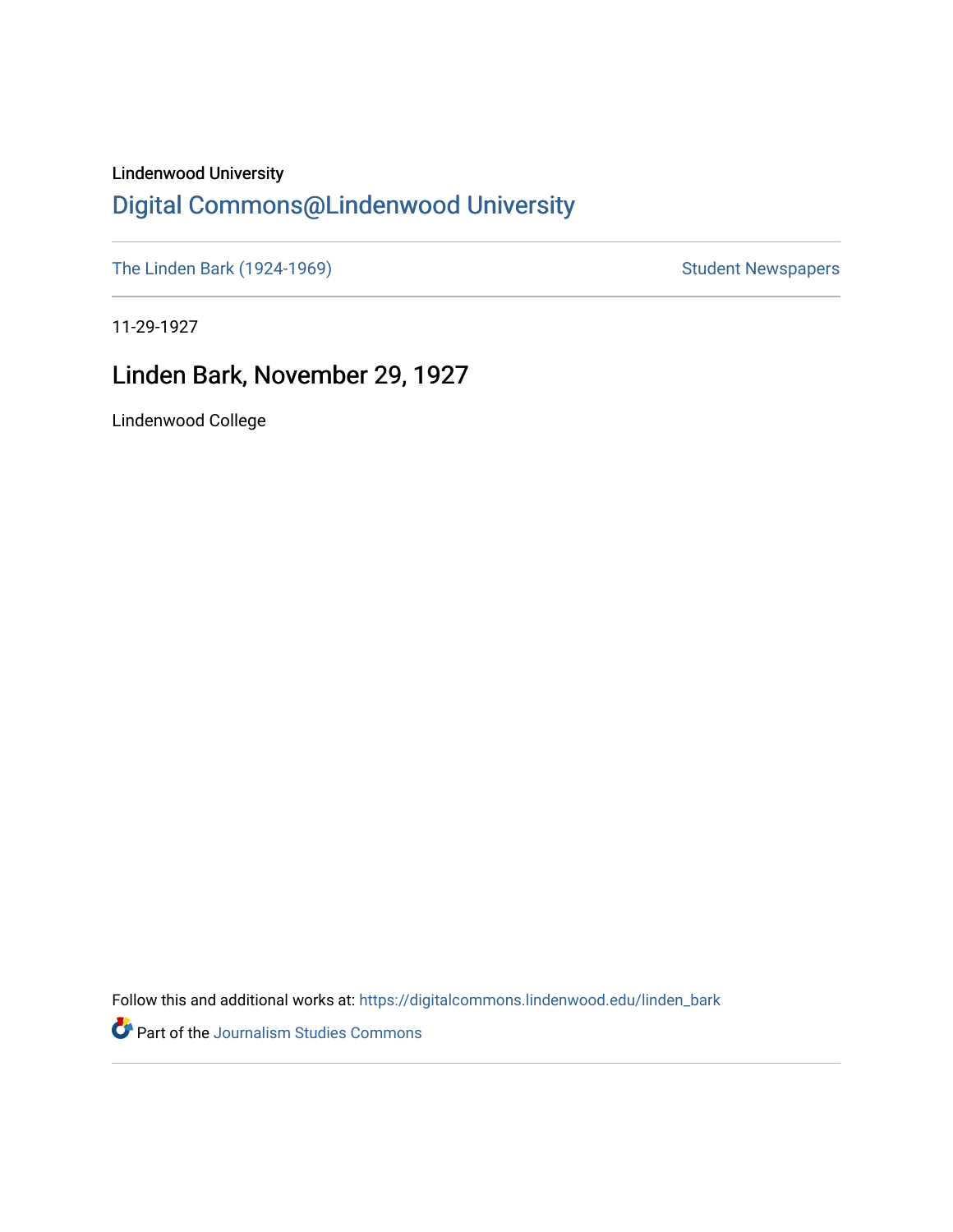

Vol. 4.— No. 9. – Lindenwood College, S., Charles, M.o., Tuesday, November 29, 1927. – – Price 5c

MUSIC AND DRAMA

*What Lindenwood Girls Should Hear and See* 

On Thursday, November 10, Mr. Richard Spamer, of the Globe-Democrat, gave a most interesting and enjoyable lecture on music and drama. a field in which he excells in knowledge.

Mr. Spamer had been most fortunate in having an opportunity to spend practically the entire month of August in New York. Although rb\_a!: *is* not an excellent season for either music or drama, still he saw ~ome remarkable things in the motion picture industry. Loving the spoken word and the music of the voice, Mr. Spamer is not neces carily an advocate of motion pictures but the rcientific skill of the shadow pictures pleased him. The theaters in which the pictures are precented are like immense palaces. The Capital Theater excels in a wonderful orchestra-so wonderful that Mr. Spamer went four successive days just to hear it. This theater was the standard of its kind four or five years ago but is now over-shadowed bv the tremendous theater called the Paramount. The art works and decorations of its corridors and foyer are worthy of an art museum. The Roxana has for *its* great feature three organs, The house darkens and from some unknown depth rises three huge organs, each with its organist. Mr. Spamer felt that that moment was indeed worth traveling a thousand miles to see, let alone hear-then for twenty minutes they played jazz!

In spite of the summer season there were plays on in twenty-five theater;,. Among those which he saw were Ziegfield's Follies, Rio Rita, with its wonderful music beautiful songs and romance, the Desert Song with Arabs, French songs, and hectic love scenes, wonderful impersonations which make

( Continued on Page 4, Col. 1.)

## ILLUSTRATED LECTURES

## *Miss Jeffers Back From Europe*

Miss Mary Jeffers, of Pasadena, California, who has recently returned from a trip abroad, gave two illustrated lectures, assisted by Miss<br>Josephine Peebles, Wednesday Wednesday night, Nvember 16, Miss Jeffers talked about the "Life of St. Fran-<br>cis." Thursday, at the 11 o'clock Thursday, at the 11 o'clock assembly, she took her hearers for a "Tour of the Mediterranean," naming four reasons for the cruise -December, January, February and March.

Madira is a great winter resort with many money making hotels. The town is 3.000 feet above sealevel, with a long park facing the harbor and everything is beautiful. The sid thing is that only two percent of the population can read and write. It is in Madira that the beaur:ful embroidery is made and also port wine, Living conditions are rather primitive, and women go to beautiful fountains in the streets for water. Salt is m2de as in Sicily, by piling it up and grinding it. There is an old cathedral there and an old monastery, which is now used for a boy's school.

One sees the rock of Gibraltar very bright in color, and guarded on ·one side by the Spanish and on (Continued on Page 3, Col. 2)

## *Sitting on the Inside Looking on the Outside*

Bernita Noland chewing gum for a change-Liddle watering flowers in the window with the fancy watering por-Adeline acting most unbecomingly due to her Sophomore dignity-Vi Meyers trying to keep her long hair in place -the Weddelr twins much in evidence in both sight and sound-Keefner getting careless with her short skirts and last but not least "our Soph President" trying to be nice to the freshmen stiII by coaxing Pope into not being so bashful and return her last six calls.

# *JI.I any Thrilling Adventures Enjoy-* . *fd By Girls Seeking a Story*

EXPLORED

LINDENWOOD FARM

"The farm of Lindenwood"! Doesn't that sound interesting. and doesn't it send forth its call, not to be resisted? At least it is irresistible to three little college girls. Perhaps it was the "call of the wild," or perhaps they were just curious, but whatever the reason may have been, they answered the call, and after their long walk felt repaid for "that tired feeling."

Directly after lunch last Saturday : brce young Olympians started northward to seek, not their for-<br>tune, but a story. They waded tune, but a story. through mud, trampled corn, and climbed over and under fences. Two of the girls were sure that pigs bite, and ran madly from one inquisitive piglet. Finally, the farmer appeared from nowhere, evidently 1:eeking the cause of the disturbance, and one of the girJs stepped forth trying her best to appear journalistic. During the course of the interview, she found out that 384 bushels of wheat, 300 of corn, and so many hogs had been the yearly harvest. The girls were accumulating more and more material when suddenly one of them asked what the farm furnished the school. The man, (incidentally he was a mighty nice looking farmer) replied that his farm was not affiliated with the college and that it furnished nothing. After considerable cross-examining the girls finally became convinced that this farm was not the one they were seeking. farmer expfained that the Lindenwood farm was about a half mile across the fields, and that it really wasn't so far as it appeared.

The girls turned back again, and wearily climbed the fences over again with several in addition. Just about at their goal, one of the girls noticed a ferocious-looking cow directly between herself and the

(Continued on Page 3, Col. I)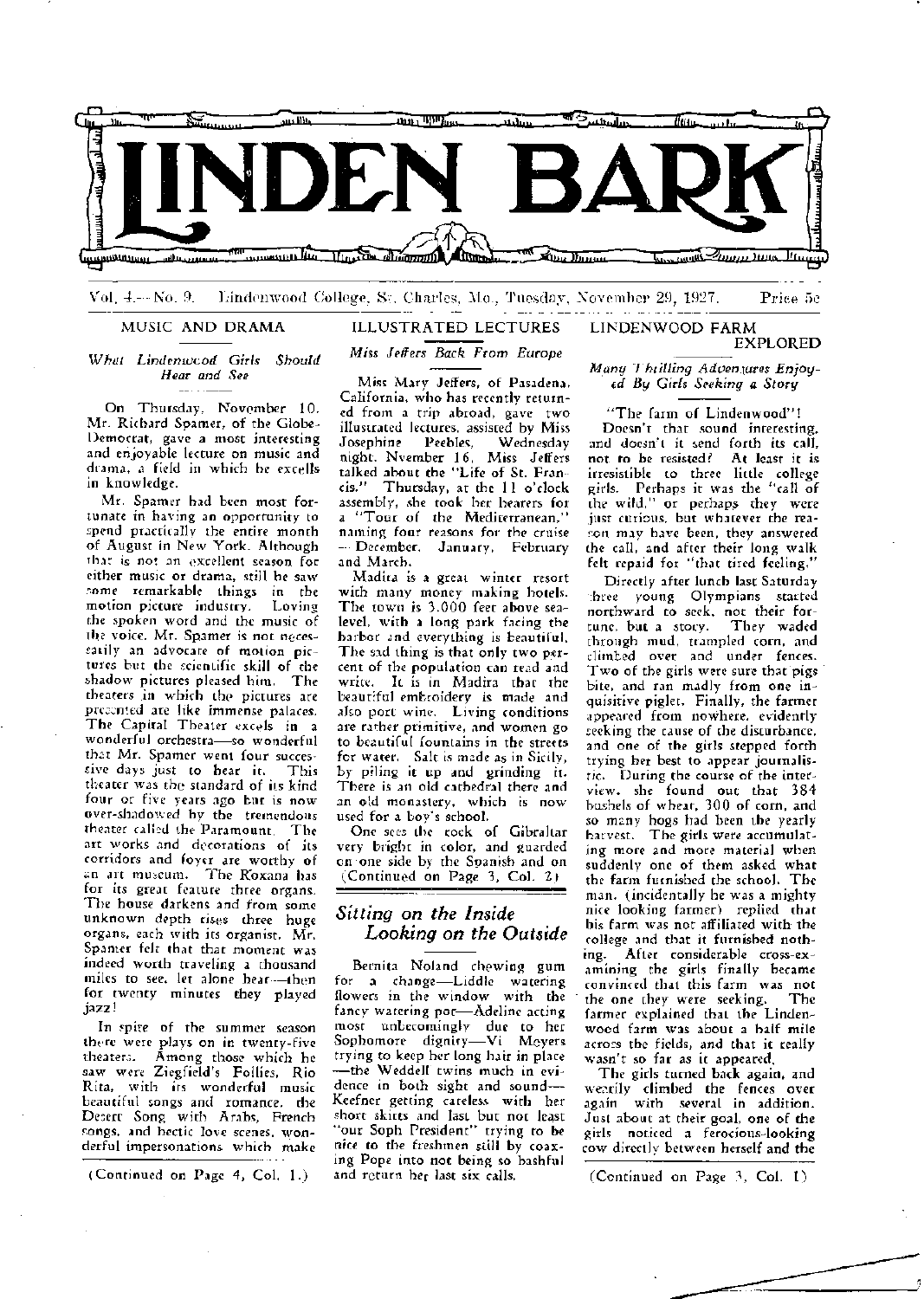# **Linden Bark**

*A Weekly newspapf!r published at Lindenwood College, St. Charles, Missouri,* by *the Department* of *Journalism.* 

Published every Tuesday of the school year. Subscription rate. \$ 1.00 per year, 5 cents per copy.

EDITOR-IN-CHIEF, Ruth Bullion '29 EDITORIAL STAFF: Frances Stone <sup>\*28</sup><br>Marcia Wallace '30<br>Abigail Holmes '30<br>Mary Merrill '30<br>Helen Hook '29<br>Louise Blake '31 ASSOCIATES: Geraldine Thompson '28 Elizabeth J{uykcndall '28 Gertrude ,v!:'!Jh '28 Ratbryn "'alker '28

TUESDAY, NOV. 29, 1927

#### **The Linden Bark:**

- November woods are bare and still
- November days are dear and bright,
- Each noon burns up the morning's chill,

The morning's snow is gone by night;

- Each day my steps grow slow, grow light,
- As through the woods I reverent creep
- Watching all things lie "down to sleep."

#### *WHAT WILL YOU BE?*

What are you going to do when<br>an finish College? That is a you finish College? question which everybody is asked at some time or other. Many who decide what they want to do before they even enter College change their minds before they graduate from College.

A Freshman entering College has different ideas from what a Senior has when she leaves College. A fre5.hman may enter thinking that she will be an English teacher. Through her four years of work she gets into a Sociology work. When the girl graudates she goes out as a welfare worker. Another freshman decides to be a Home Economics teacher. This freshman takes some Journalism work and when she graduates from College she gets a job on some newspaper.

One may have an idea of what she wants to do when she enters

Portugal

College. but when one graduates one has a very different idea of it all.

Then there are some who enter Coliege without an idea of what they want to do when they finish. Some of these find their life work in the course of the four years of study: others marry when they finish. or even before they finish; and still others drift from just one thing to another.

At Lindenwood it was found among freshmen that eighty-four want to be teachers. twenty freshmen wish to become artists and twenty to be journalists. Business has a lure to eighteen freshmen and home economics to thirteen. Dramatics as a vocation retains ten girls and twelve wish to train for library work. There are five who want to become social service workers. Five have particular scientific interests, two of the number definitely desiring surgery as a calling. while there is one each for psycology, biology and research.

Wonder what these girls will be doing twenty-five years from now. How many will be doing what they expressed they wanted to do?

## *WINTER'S LATE ARRIVAL*

By all that's right we should at present be suffering from the chilling blast of Father Winter. Bue instead we are enjoying the balmy weather which usually comes to us<br>in March and April. Where, oh in March and April. Where, oh where, is our Winter? On last Thanksgiving Day the girls had to go out on the hockey field and do away with the snow in order to have a game on that day. This year we brought our fans with us. It really is an unfair advantage to those girls who braved the wilds of old Missouri for the winter just to see the beauty of snow for the first time. But don't give up hope yet for in all probability you will be able to step out from your second story window onto a snow covered ground before the winter is over.

One of the saddest phase: of the late winter is the outlook of the poor individuals who just will wear their fur coats no matter the temperature. Just imagine feeling you must wear the poor animal whether it be hot or cold since it is now Winter in time if not in spirit.

But even if cold weather will not come it can not keep the days from going by and ushering in the good old yule-tide time. We'll have Christmas if we have it in furs or fans. And to, we'll have our turkeys and cranberries if we have

COLLEGE CALENDAR

- Tuesday, Nov. 29, 5 :00 P. M. Organ Recital by Miss Titcomb instructor of the organ department, in Sibley Chapel.
- Thursday, Dec. I, 11 :00 A. M. Mr. Wood. of Hess and Culbertson, will lecture on "Historic diamonds and the diamond Industry!'

## Friday, Dec. 2,

- Alpha Sigma Tau Party.
- Sunday, Dec. 4, 6:30. President Henry L. Southwick of Emerson College of Oratory, will lecture on Theodore Roosevelt,

to, have ice-tea to off set the serious heat of the remainder of the meal. Therefore, girls, take advice from one who knows and leave the little ginghams out, be comfortable, but don't be surprised if just about ,+,at time Brer Frost comes around the corner and laughs his cold and icey laugh right on- your unsurpecting self.

#### KNEE LENGTH FAVORED BY "15 PER CENT"

And now what is this one hears about Fontbonne College? Yes it's true, and unless the girls there are very different from the girls at Lindenwood there will be some most provoked persons. This is what the great trobule is, "Girls must alI have their skirts at least four inches below the knee." How does that seem co the Lindenwoodgirls?Well, while scouting about, these different opinions were obtained.

If skirts are worn long, the tendency to roll the hose comes more into prominence. Would not one rarher see shorter skirts and a covered limb? In fact wouldn't one rather see the entire knee covered than uncovered, at intervals?

Others bring up purely the idea of fashoin, while others say it r.hould be regulated accordincg to the person and not the school.

Still others of the more economical side see the saving in the short skirts. Many inches af the costly fabric is saved by the four inches which are to be added at the school in St. Louis.

All in all, the diligent and only too easily influenced reporter de*cided* that the Lindenwood girls are about one hundred and fifty percent for the skirts being worn at four inches above the ankle or at the knee but not just exactly four inches below the knee.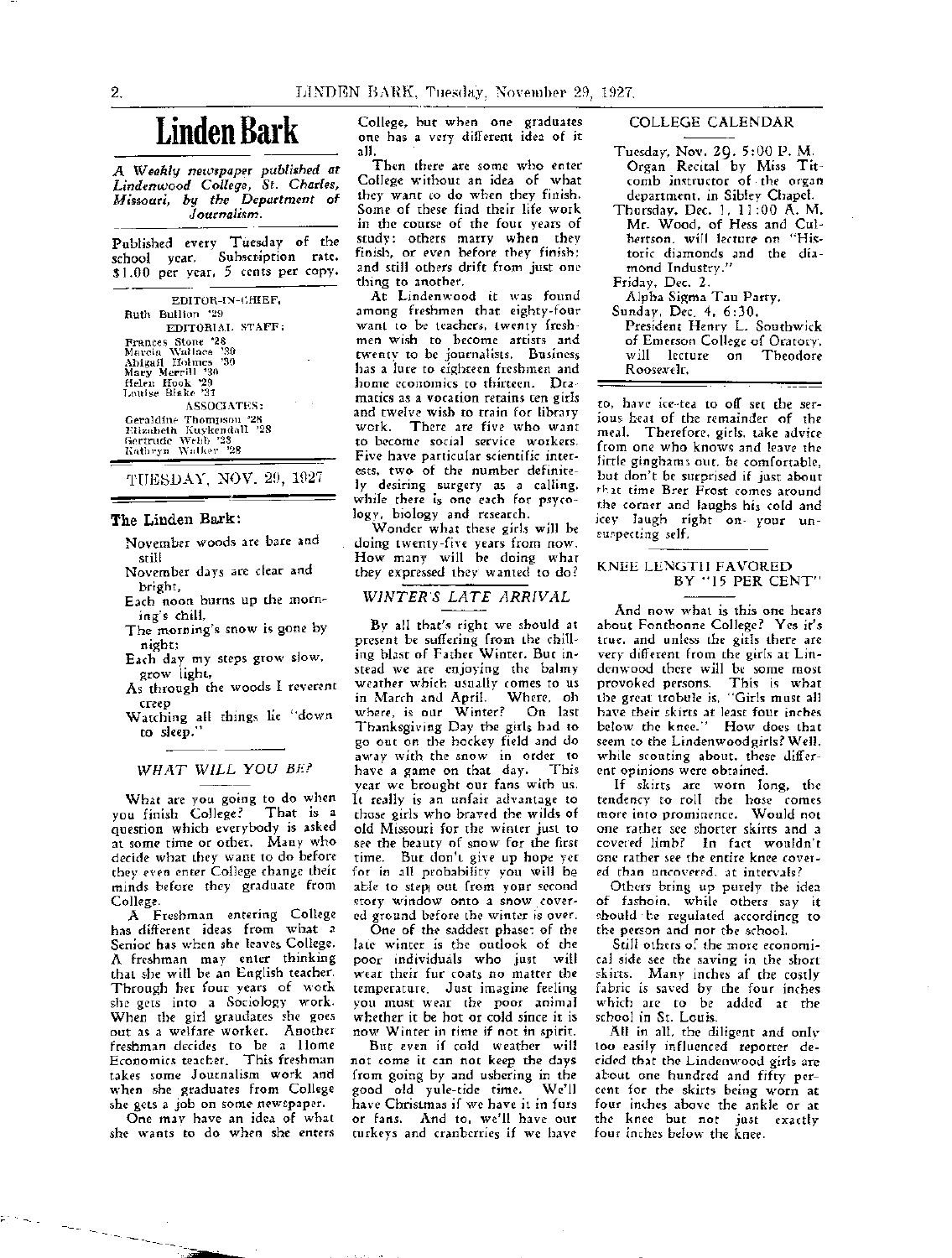last gate. She backed up rather of the West.<br>suddenly and started in the other But whether the shoes come from certain bulrushes along the Nile, harsuddenly, and started in the other But whether the shoes come from certain bulrushes along the Nile, har-<br>direction. Mercury surely must the North, South, East or West, bor the place where Moses was hid, have lent her his wings. Her com- they always bring with them the that it has become an accepted fact.<br>panions, after some persuasion con- most silky of silk hose and the most long the Nile is to be seen a cube panions, after some persuasion con- most silky of silk hose and the most long the Nile is to be seen a cube<br>vinced her that the cow was a plaid of plaid hose. It is the plaid for measuring water that dates back peaceful "bossy". Nevertheless hose that cause the artistic soul to to the third century. they detoured widely, and climbed writhe in anguish that is well nigh Modern Cairo lies around a<br>two fences where they might have unbearable. Why? Because how square, opposite which are many two fences where they might have unbearable. Why? Because how square, opposite which are many<br>climbed one, the could any person with the slightest hotels. There is an American

fcrtable, and nice-looking place. on the atrocious combinations of higher class families. Here also is birck, very cozy. There are many<br>sheds, and barns about, housing un-<br>told apimals and implements. The not be so moved. The second of the women still wear veils told animals and implements. The not be so moved. The section of the world is the solution of the world form s<br>farm songiets of eighty-three acres of this been rumored that the over their faces. is a big Shepherd-Collie with abso- lofty Seniors and Juniors-and the<br>lutely the friendliest wag that ever Sophs, but it has been noticed that  $\frac{1}{250}$  contracts about 250 constant  $\frac{1}{250}$  St. Charles sidewalks. their flight to Egypt.<br>  $\frac{1}{250}$  contracts the state of Memphis, the certain that at least three Linden-<br>woodites will never again relish accurational Prom Dags 1, C-1.2) oldest city of Egypt, there is very woodites will never again relish (Continued From Page 1, Col.2) oldest city or rigypt, there is very<br>chicken. In the horse corral are<br>six huge working horses. One of the other by the English, who took alabaster, a huge sta them, Dan, has been pensioned for it from the Moors and are now in 30 feet long, and a step pyramid-<br>coveral varies and is enjoying his possession of it. It has been said, probably the oldest in Egypt. several year, and is enjoying his possession of it. It has been said probably the oldest in Egypt.<br>several years, and is enjoying his that the Mediterranean is the Mo- In closing Miss Jeffers talked of

departing came from the house with<br>three most lucious pears. Then<br>and there, the girls decided to re-<br>and there, the girls decided to re-<br>monasteries existing now. There Carlo, and Genoa with its statue of and there, the girls decloed to te-<br>turn soon and often. Mr. and Mrs. are four boy's schools to defend Christopher Columbus.<br>Doerrie with Cranston, aged 11, Makaging-dignation Christianism turn soon and often. Mr. and Mrs.<br>Doerrie with Cranston, aged 11,<br>and Earl. aged 9. came from Salisbury, Missouri, about three years ago. They like the Lindenwood ~:iJ:;:s ~~~ ~~~:m%~e;t~~If;:;: Incidentally, Cransion and Earl and one can see the mothers<br>walk to St. Charles each day for the cemetery--which is<br>their education.

#### FOUND AT LINDENWOOD

Days may come and days may go, but shoes and stockings go on for- €ver. The first days of September bring to the Lindenwood campus new styles that have sprung up mushroom-like after the summer. There are the frivolous sandal-like shoes of the South. There are the gleaming, tailored patent leathers of the North. There are the shining

(Continued From Page 1, Col. 3) satins of an aristocratic East and the you can roll between them, you sturdy brown pumps and oxfords will be sure of going to heaven."<br>of the West. Tradition has held for so long that

the North, South, East or West, bor the place where Moses was hid, they always bring with them the that it has become an accepted fact. vinced her that the cow was a plaid of plaid hose. It is the plaid for measuring water that dates back cimbed one.<br>The Lindenwood farm is a com- respect for color harmony gaze up- University here for boys of the The Lindenwood farm is a com- respect for color harmony gaze up- University here for boys of the<br>trable and nice-looking place, on the atrocious combinations of higher class families. Here also is The farm-hou::e is a one-story color that are m:ed to pick out more the King's palace and English parbrick, very cozy. There are many atrocious futuristic designs upon liament buildings. The people are

farm consists of eighty-three acres The has been rumored that the over their faces.<br>Of land The Doestie has produced upper classmen can be distinguished The Greek Sphinx asked a riddle, of land. Mr. Doerrie has produced upper classmen can be distinguished The Greek Sphinx asked a riddle,<br>5.20 hashels of whear, 3.40 hashels from their more lowly sisters by but the Egyptian Sphinx, upper a 520 bushels of wheat, 340 bushels from their more lowly sisters by but the Egyptian Sphinx, upper a<br>present 400 of oats and 50 tons of the shoes and hose they wear. It god, and lower part a lion—is a of corn, 400 of oats, and 50 tons of the shoes and hose they wear. It god, and lower part a lion-is a<br>bay this wear from the land. The may be that more or less neatly riddle. The guides here wear a hay this year from the land. The may be that more or less neatly riddle. The guides here wear a<br>first living thing to greet the girls sewed up 'runs' and old half-soled heavy hood and robe of a style that first living thing to greet the girls sewed up 'runs' and old half-soled heavy hood and robe of a style that mst itving ting to great the shep shoes do belong exclusively to the dates back to 1400 years before<br>was Shep, the ten year old dog. He shoes lofty Seniors and Juniors—and the Christ. The weather is usually a dog manifested, and there is a the new apparel with which Lin- cool. Shelly writes "the lone and<br>a dog manifested, and there is a the new ood's Freshmen decked their level sand stretch far away," and he pretty black and white cat, with denwood's Freshmen decked their level sand stretch far away, and he<br>two cunning kittens, the exact, pedal-extremities in an effort to im- has best described the desert of two cunning kittens, the exact pedal extremities in an effort to im- has best described the desert of in the summing mother. The press everyone has begun to show Egypt. And in Egypt he sees the<br>chickens (none things, they don't signs of having been caught on the University of the Sun, where the chickens (poor things, they don't signs of having been caught on the University of the Sun, where the<br>realize that they're doomed to deco- roughness of the chairs in some of old Greek scholars studied, and the realize that they're doomed to deco- roughnes: of the chairs in some of old Greek scholars studied, and the<br>rate Lindenwood tables) are bean- the rooms and of having been tree, under which Mary and the rate Lindenwood tables) are beau- the rooms and of having been tree, under which Mary and the tiful white leghorns. There are caught in the cracks of some of the Christ child sat while pausing on

old a.gc as only a horse can.<br>old a.gc as only a horse can.<br>hammed Lake nevertheless the sea Italy—Rome composed of seven Mr::. Doerrie showed the girls all hammed Lake nevertheless the sea Italy-Rome composed of seven over the farm, and just as they were in firmly entrenched by Christians. hills, of the remains of the home of over the farm, and just as they were and the sea-front belonging to the Sultan, which was burned over Mohammedism against Christianity,<br>Girls do not go to school, but sit<br>at honse and make oriental rugs. and one can see the mothers going<br>to the cemetery---which is their

> Traveling down the Suez canal one sees the wonders of Egypt. The old light-house that was one of the ''seven wonders of the world is gone but there is another to take<br>its place. There is truly little that There is truly little that is old in Egypt. In Cairo there are resident foreigners from all over the world. A monastery of alabaster,<br>Eailt to celebrate a victory, can be seen from all over the city. Old Cairo is falling to pieces and being fast taken away. There are still the two famous. columns, and if

very warm, but they claim to be<br>cool. Shelly writes "the lone and

#### MISS BOYD ADVISES GIRLS

Miss Betty Boyd, of the Post Dispatch, gave an informal talk to the Journalism girls. She told them of the wide field for women these days in Journalism. She also told them how much easier it would be for them to get a position on some, paper than it was for her. She had had no Journalism training before she started and it took her a long time to get where she is now. The girls now won't have that trouble because of their Journalism training.

Journalism is very exciting and interesting work. Miss Boyd fired all the girls with enthusiasm for the newspaper work.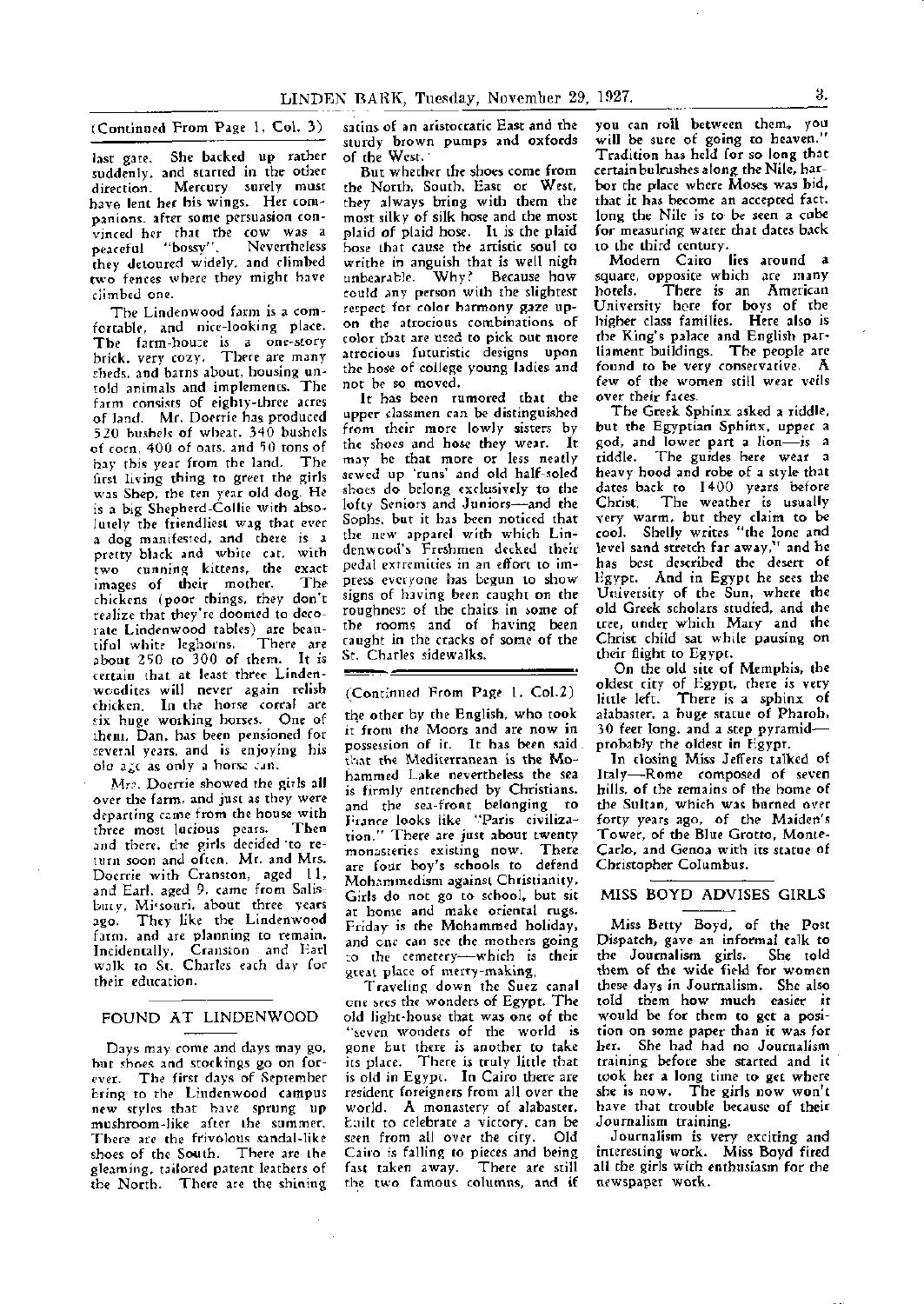#### (Continued From Page 1. Col. 1)

the Underworld worth while, and that horror, The Spider, in which they do more than enough to the audience. The house is darkened even to the exit lights and down the center aisle there is a murder committed. The show will leave one's nerves absolutely unbalanced, Mr. Spamer guarantees. The Metropolitan Opera House was dosed, for all the song birds in Augnst are out in their yachts, Rolls Royces. and planes.

#### *Schubert's Centennial*

Mr. Spamer called attention to the fact chat next year *is* Schubert's Centennial, he died a hundred years ago. There will be world wide observance, for he made the most remarkable output of any man in the music world.

The season opened *in* St. Louis with a motion picture "Old Iron~ sides," at the American Theater, showing the shortage of plays. There followed that lovely thing "The Countess Meritza" with its old world background, "The Shanghai Gesture'' saved by Florence Reed's acting, the terrible George White's Scandals, "The Barker," a story of circus life, and Leon Errol with his disappearing underpinning in "Yours Truly".

Mr. Spamer then gave a sketch of "The Cradle Song'', a play of a Spanish convent which has been severely criticized because there is so little action. However a play can be about anythng concerning human life good. bad, or different. and only need the magic touch of the playwrights hand to make it presentable as a mirror of nature and life.

The Westminister Choir was highly recommended and complimented by Mr. Spamer when he said, "It was beautiful music beautifully sung, by sixty men and women by memory and without accompaniment. Their pitch and rhythm is extra-ordinary, for they keep together, obeying an almost motionless leader. It is undoubtedly one of the finest choirs of its kind."

#### *St. Louis Symphony Orchestra*

Mr. Spamer then devoted some time to the explanation of the rehabilitation of the Sr. Louis Symphony Orchestra. He ruefully admitted that the musical world has its politics. The leader to he the guest conductor for the next four or five concerts is from Minneapolis and Los Angeles, and it will be noted that under his direction the

 $\sim$  and  $\sim$ 

voices of the different instruments<br>stand out as individuals There stand out as individuals. will be four conductors, this year, every four weeks during the sixteen weeks of the season. There will be German, Italian, Holland and Engglish conductors and under their direction the orchestra should receive a great deal of discipline and should be raised to the pinacle it deserves.

Mr. Spamer then very kindly opened an opportunity to the girls to ask him any questions. When asked if there was to be any Shakespeare plays in St. Louis this winter, he answered sarcastically that it was "a sad thing but there probably would be, with *Mr.* Mantell and his wife in Hamlet". Shakespeare spells ruin now for theater managers, because of the misleading of jazz, bridge and the movies, There are, no audiences who can bring understanding into playhuses. You can only take away from a work of art what you bring to it. Seeing Shakespeare in St. Louis in the winter, inspires in Mr. Spamer the hope that we as well as other echools are correctly studying Shakespeare. for he gives *us* true culture.

The "Elijah" will be in St. Louis the 29th and 30th of November with eight principal voices and a tremenduous chorus. The director from Springfield, Illinois, is putting them all in costume. It is not to be colorless but in the form of a musical drama with an enormous amount of action-perhaps even the chariot of fire ascending to heaven.

The next question concerned Fred Stone and *his* hearers learned that he is to be in St. Louis with his long legs and funny sayings, using the same thing with a different name, "the same child rebaptized" to quote Mr. Spamer. The rest of the drama news for the coming season will be found on the Dramatic page in the Globe-Democrat.

It was with the greatest disappointment that the questions were brought to an abrupt close and everyone hopes that Mr. Spamer will find time to he at Lindenwood very soon again.

#### FURNACES ON ROOFS?

#### *Opinion bif Home Ee. Teacher*

Although at the convention of the American Gas Association there was forecast a decided change in the position of that most important part of the home----the furnace----it-

cannot become popular nor practical for some time to come, for there have been prepared so few facts concerning this inovation. The association predicts that from now on heating plants in office buildings, theaters. and other large buildings will be on the roofs instead of in the basements.

"Installation of heating equipment on the roof of the Capital Theater in London has done much to advance the idea," declared A. A. Philips of the consolidated Gas Company of New York. "The  $\frac{1}{2}$  imperity of the  $\frac{1}{2}$  term  $\frac{1}{2}$  change." he said 'is increasing demand for space.'

"Cellats in domestic dwellings are fact becoming eliminated," states Miss Stewart, of the Home Economics. department of Lindenwood, "and the movement will prointly spread to larger buildings."

This may be a true indication of the progressive movement in all Le:ds *so* characteristic of this day and age. Certainly many fuel uo.ib!es will be eliminated and cellar space may be used for parlors and smoking rooms in theaters, and fer stcrage rooms in office buildings, but one cannot help wondering hew they expect to get around the well known scientific truth that heat travels most easily in an uoward direction rather than down. This problem we assign to the . rientist.

#### PLANTING A LINDEN

The St. Louis Lindenwood Club was en:ertaimd, Monday, November 7, by Mrs. George Sullivan at her beautiful home on Baker Ave.. Webhter Groves. Dr. and Mrs. Roemer were away, and Dr. Stuml:ng, Miss Linneman, and *Miss*  2chaper attended. Mirs Linneman rc;orts- that cftcr a short business me¤ring there was a delightful rocial hour. Mrs. Sullivan was acs, sted by her daughter who formerly taught Spanish at Lindenwood. The big event of the meeting wa: the planting of a Linden tree on the lawn, and each person attributed a shovel full of earth in the name of Lindenwood. There were vocal selections and readings that were in keeping with the planting of the tree.

The next meeting will be held at the regular meeting place, the Forest Park Hotel. Each member will bring a gift in the form of a *toy* to be sent to an Orphan Home or hospital.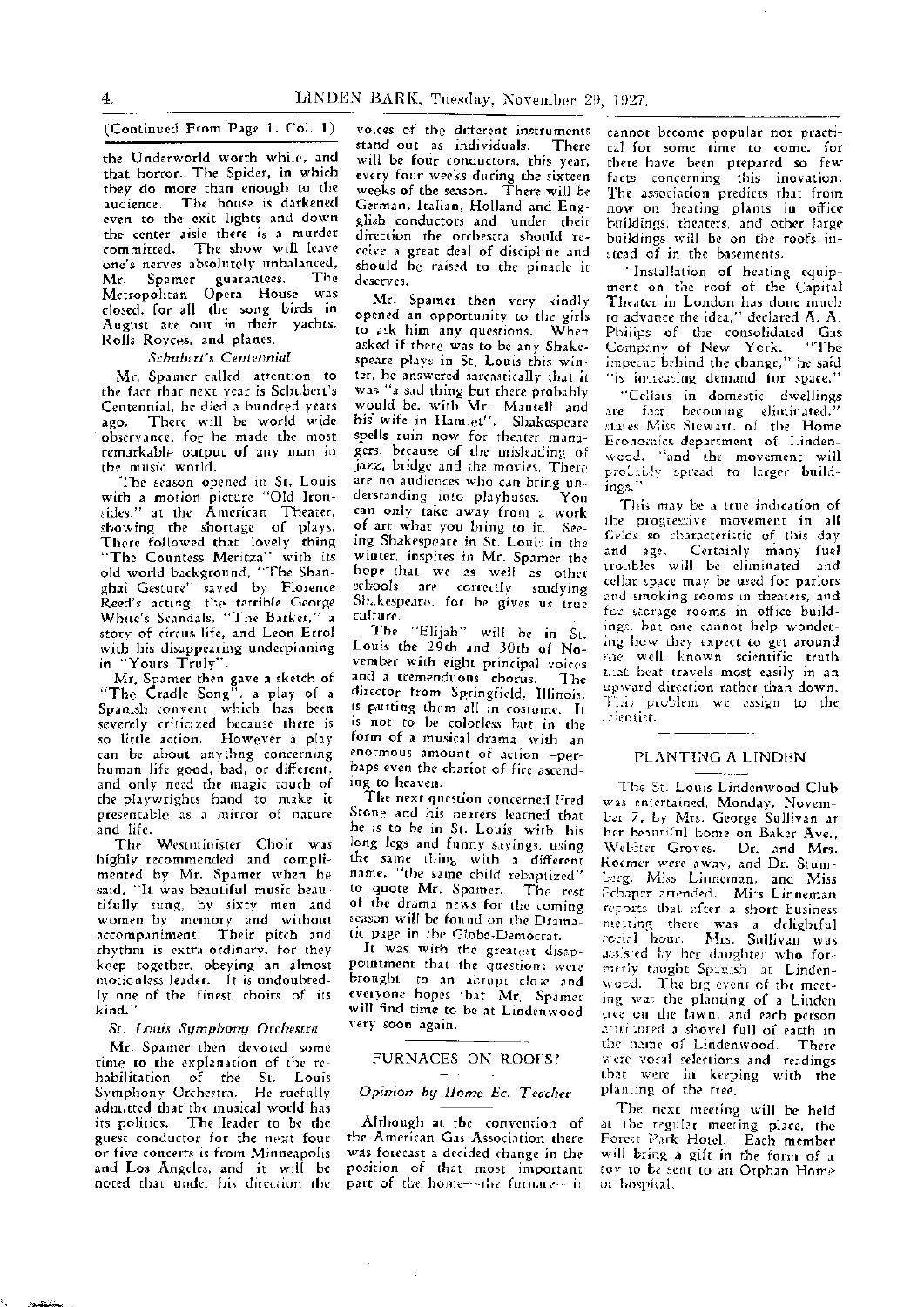#### LINDENWOOD FACULTY COMING TO THE FRONT

Dr. Arden R. Johnson, of Lindenwood Chemistry Department. spent last week end at the University of Missouri, Columbia, where he delivered a lecture Friday evening before a joint meeting of the Chemistry Sections of the University of Missouri and the city of St. Louis. Dr. Johnson spoke on his various reseatches in the chemistry of Boron.

At the Artists' Guild, Saturday, November 19, a Slovak program was presented for the artists and musicians f the Guild. It is quite an honor to sing at the Artists' Guild, and Miss Grace Terhune, of the voice department sang a group of Bohemian folk songs and the soprano in duet "The Gypsy Dance." by Brahms.

Miss Terhune also sang at the Kingshighway Presbyterian Church, Sunday, Nov. 20.

#### ADELINE BRUBAKER ENTERTAINED

Mrs. W. C. Ferris of St. Louis entertained with a bridge luncheon last Saturday at her home in honor of Miss Adeline Brubaker, who's birthday was November 22. Lindenwood was well represented and al1 agreed that it was a most pleatant way in which to celebrate one more year gone by. Those attending from here were Adeline Brubaker,-Jo Bowman, Mary Dix, Ruth Bullion, Abigail Holmes, Chubby Chinn, Jeanette Witt, Ruth Sager, and Helen Buchanan. Chubby won the first prize, Abigail the second and Ruthie the third, so one sees that Lindenwod girls can \*'bring home the bacon." Adeline Jo, Ruthie, Jeanette and Helen finished out a well begun week end by staying at Mrs. Ferris's until Sunday afternoon.

#### APOSTROPHE TO SLICKERS

#### *By Louise Blake*

Slickers, you are doomed! Your place of leadership is being usurped, and another is taking your place.

Surely you've noticed the new raincoats on the campus that are ccming more and more into evidence whenever "The day is cold, and dark, and dreary;

It rains, and the wind is never weary." They're of every hue; red, green, brown and blue (ah poetry), and they're soft and vel-

vety looking, the kind you love to touch. Nobody knows just exactly how they're made, but someone hinted that they were made of a material, and covered with duco like that which is put on automobiles. They don't look so much like an auto, but it would never do to dispute the authorities. The grandest thing about most of these raincoats is that they are lined, and are just as warm as a coat.

Do you admit that you're "deroute"? No?

These raincoats are really distinguished loking. inconspicious and yet they have that alure which cannot be resisted. The wearer of one of these beautiful garments is properly dressed whereever he or she may appear at school, at the theater, or at the opera. Who would dare wear one of you slickers to a tea, or to the<br>opera? Whosoever would appear Whosoever would appear in such a garb would immediately become declasse,

Ah, I thought that one would convince you!

### Slickers, you are OUT!

#### SPANISH CLUB TEA

The Spanish Club is coming to the front socially as well as intellectually. Monday, November 14. Monday, November 14, was the date of their delightful tea at which they received four new members into their company; some twenty pledges receiving badges of red and. yellow ribbon-Spanish colors-which they wore with just pride.

The president, Margaret Maxwell and Miss Terhune, their sponsor, presided at the party, where cake, tea and dixies were served. It is a notable and commendable thing conccming this dub that last year the members themselves voted to raise the club standard from 'M" to "S". The rule is now that in order to be a full fledged mem<sup>1</sup> ber, one must have had an "S" average for one semester, pledges may be admitted before the end of the semester, but will not become members unless they can uphold the standard.

#### MUSIC AND ART TO-DAY.

#### *By Virginia Derby*

One of the most interesting of the vocational lectures given this year in Freshman Orientation were those by Mr. Thomas and Miss Linnemann, Tuesday, November 15. In discussing the opportunities for women in music Mr. Thomas said, 1 ''that America offers unlimited onportunities for women in music be--<br>cause the great foreign teachers have come to this country". Many of them have become associated with our leading music schools, which are of the best. However, the opportunities depend entirely upon the individual capacity of women themselves.

Every girl, if she is musically inclined, is either a soloist or an ac-<br>companist. Women generally companist. make better accompanists than men because they pay attention to small details, and thus the demand for women accompanists is steadily growing.

Commercial radio concerts also offer vast musical opportunities as soloist, accompanist, or studio manager. An accomplished musician is required for a11 three positions.

In this country today there are also three symphony orchestras conducted by and composed entire- ]}, of women. Those wishing to reach will find unlimited opportunities in conservatories, private ~tudios, and public schools. In five years there will be as much music *in* public schols as there is today in private conservatories. These are only a few of the opportunities for women, but the field is unlimited for women who are now entering all phases of music.

Miss Linneman also presented a very interesting idea of the part Art<br>plays in every pirl's life. "It is plays in every girl's life. essential to everyone even though one cannot use it directly?

Commercialism *is* fighting a losing battle with art today for America is expanding along the line of beauty.

There is also a movement for the development and appreciation of art in business, for people now demand that everything with which they ccme in contact be beautiful. Thus the best concepts of, art are being applied to everything and art is becoming as necessary to manufacturing as paint and nails. In fact art is required in everything from kitchen utensils to evening gowns.

There is a great deal of money in art for everything depends of it. In the domain of applied arts especially is there much room for different Jines of work. Aside from the fine arts there are opportunities in art education and industrial art. Nowhere else have women's professional merits been better recognized than in art, for the artist requires not a knowledge of art alone but also a broad and general educa-<br>tion. tion. The contract of the contract of the contract of the contract of the contract of the contract of the contract of the contract of the contract of the contract of the contract of the contract of the contract of the cont